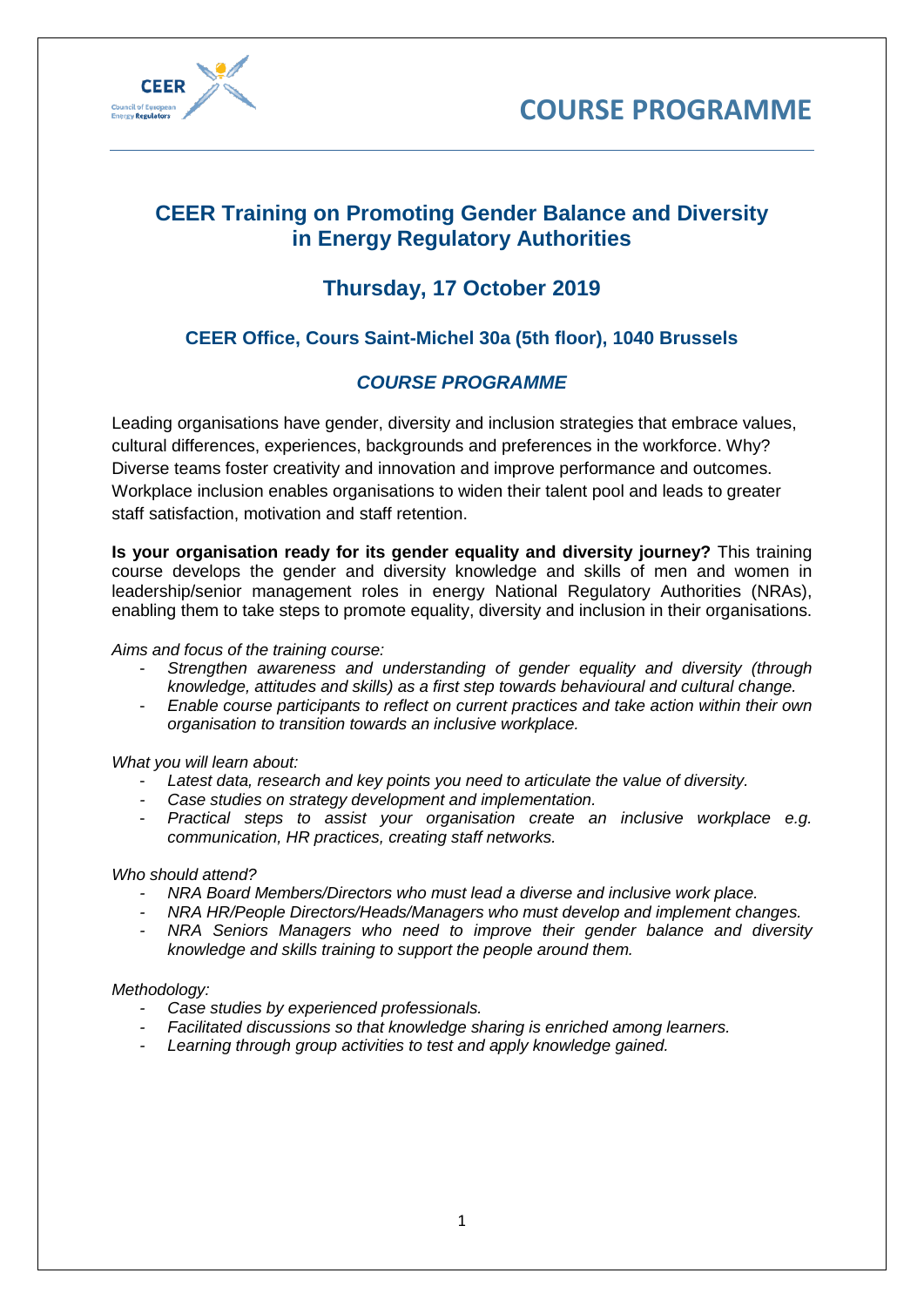



## **Thursday, 17 October 2019**

## **09:00-17:00**

The morning applies a gender lens to energy policy in developing countries.

**09:00-09:30** Integrating Gender Equality and Social Inclusion (GESI) in South Asia.

- **Mr Francesco Tornieri, Asian Development Bank (**by video)
- **09:30-10:00** Participants group discussion

*10:00-10:15 Coffee Break - CEER Office*

- **10:15-10:30** Participant course objectives
	- **Ms Una Shortall, CEER Deputy Secretary General, Women in Energy Chair, International Confederation of Energy Regulators (ICER)**

**SESSION 1 Gender and diversity framework – what, why and how?**

Session 1 sets a framework to mainstream gender and diversity throughout an organisation. The rationale for greater gender and diversity is supported with data and key trends (both general and specific to the energy sector and energy regulators). The first case study looks at the journey taken by one energy regulatory authority to develop a diversity and inclusion strategy (objectives, the business case, budget, targets and measurement). The second focuses on implementation - looking at how to build a diverse and inclusive workforce, what data to collect (and at which level of disaggregation) and on the importance of monitoring and reporting.

**10:30-11:00 Gender and diversity**: data and research on the what, why and how

- *-* What and where are the gender gaps?
- What are gender targets and why set them?
- *-* Process and checklist for developing a Diversity and Inclusion Framework
- **Ms Una Shortall, CEER Deputy Secretary General, Women in Energy Chair, International Confederation of Energy Regulators (ICER)**

**11:00-11:20 Strategy Development**: Case study: Ofgem's Diversity and Inclusion Strategy.

- *-* Objectives
- *-* Action plan
- *-* Monitoring and reporting
- *-* Lessons learnt and tangible take-aways from the inclusion and diversity journey
- **Dr Moira Nicolson, Ofgem, United Kingdom**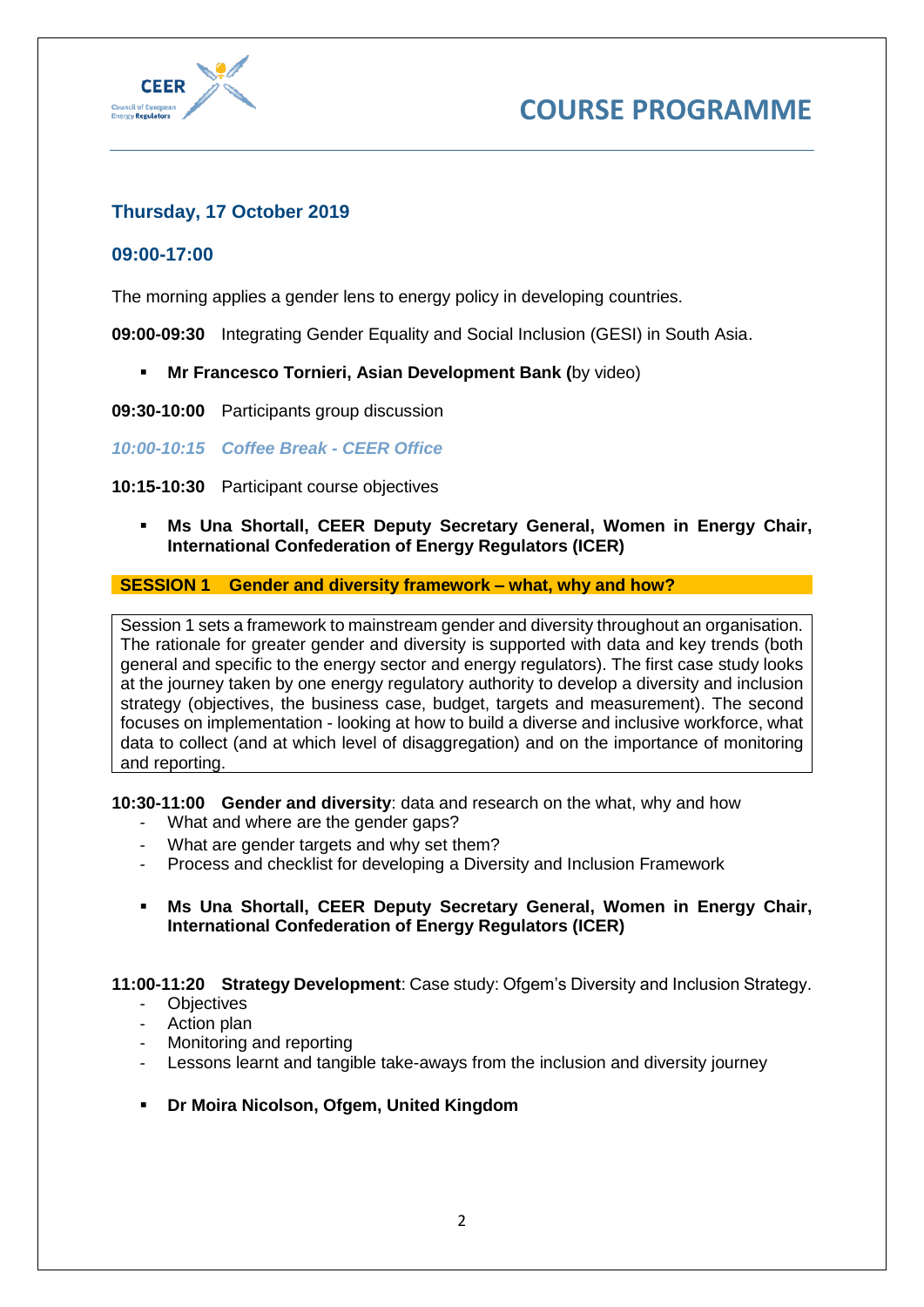



**11:20-11:45 Strategy Implementation:** Case study: Australian Financial Regulator's Diversity and Inclusion Plan.

- *-* How to recognise and value our differences in practice
- *-* How to build an inclusion capability in the workplace
- *-* How to measure and report on performance in diversity and inclusion
- *-* Men working flexibly
- **Ms Hema Raman, Senior Lawyer, Australian [Securities and Investments](https://www.accc.gov.au/) [Commission](https://www.accc.gov.au/) (ASIC)** (by video)

#### **11:45-12:30** Q&As (and participants sharing of their initiatives and challenges)

**12:30-13:00** Group exercise

#### *13:00-14:00 Lunch Break - CEER Office*

## **SESSION 2 Practical steps towards positive change in the workplace practices**

Session 2 explores the practical aspect of improving workplace practices with a focus on 2 factors that are key for change: (1) Communication and (2) HR policies and practices. Issues of diversity, equity and inclusion can create tensions that challenge our personal and professional commitments. Communication (images and words) is key to create the right dialogue between men and women and for everyone to feel valued and respected and with equal rights and opportunities. Some HR best practices and the challenges and interventions needed will be addressed.

## **14:00-14:30 Gender and Diversity Communications.**

- *-* Creating powerful staff diversity networks and platforms for discussion
- *-* Using appropriate words, images and actions
- *-* Engaging men in gender issues understanding "what's in it for me?"
- **Dr Paula Franklin, Gender Consultant**

#### **14:30-14:45** Q&As

**14:45-15:25** Group exercise

## *15:25-15:45 Coffee Break - CEER Office*

#### **15:45-16:15 HR Policies and Practices.**

- *-* Inclusive and diverse recruitment
- *-* Equality in staff retention and addressing the leaking talent pipeline
- *-* Reducing bias in the promotion process (e.g. educating managers on unconscious bias training for staff performance reviews, using data-driven insights to reduce bias)
- *-* Committing leadership to identifying and removing pay gaps